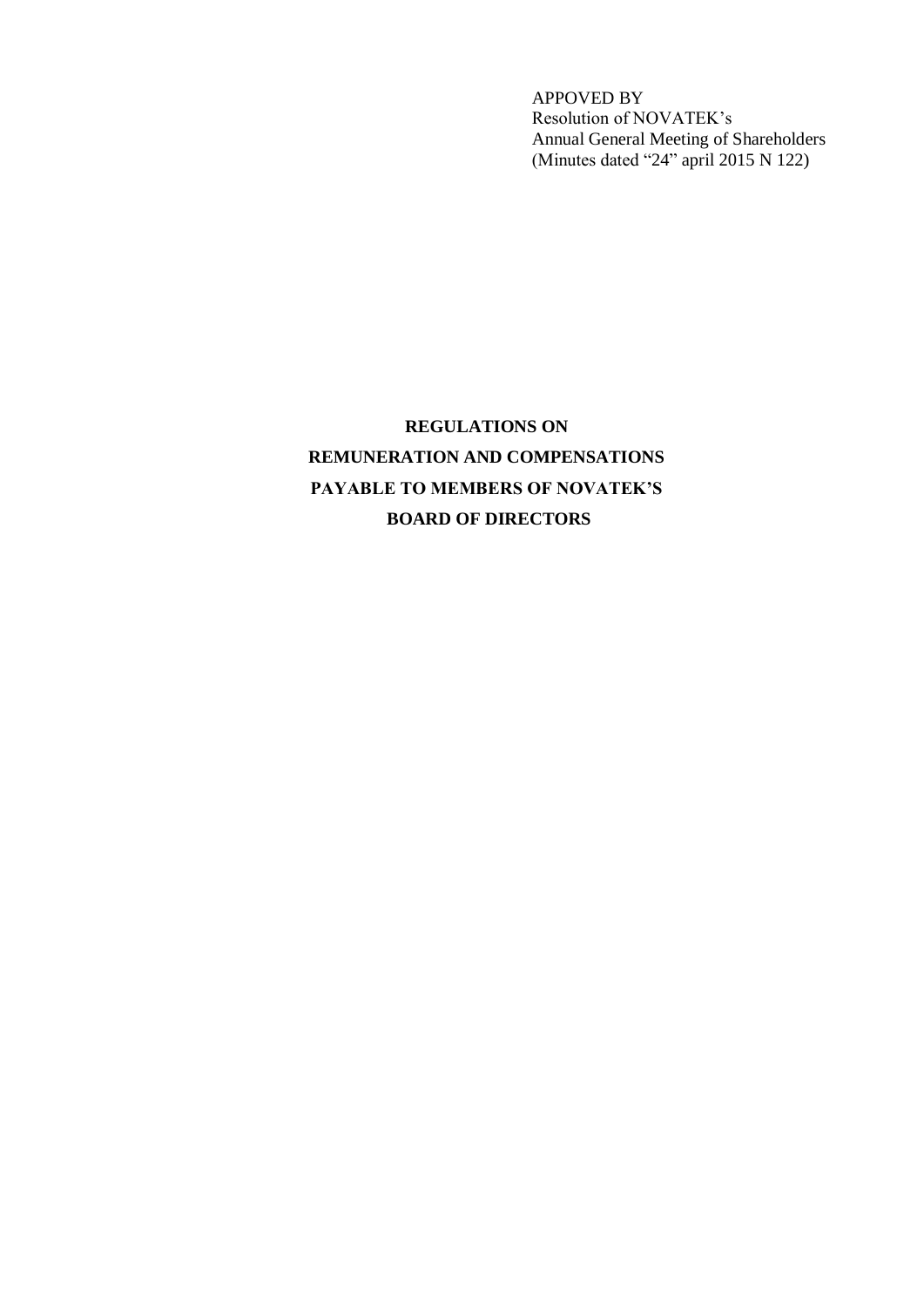# Content

| 3. Fixed part of remuneration payable to members of the Board of Directors4               |
|-------------------------------------------------------------------------------------------|
|                                                                                           |
| 5. Remuneration for attending the meetings of the committees (subcommittees) of the Board |
|                                                                                           |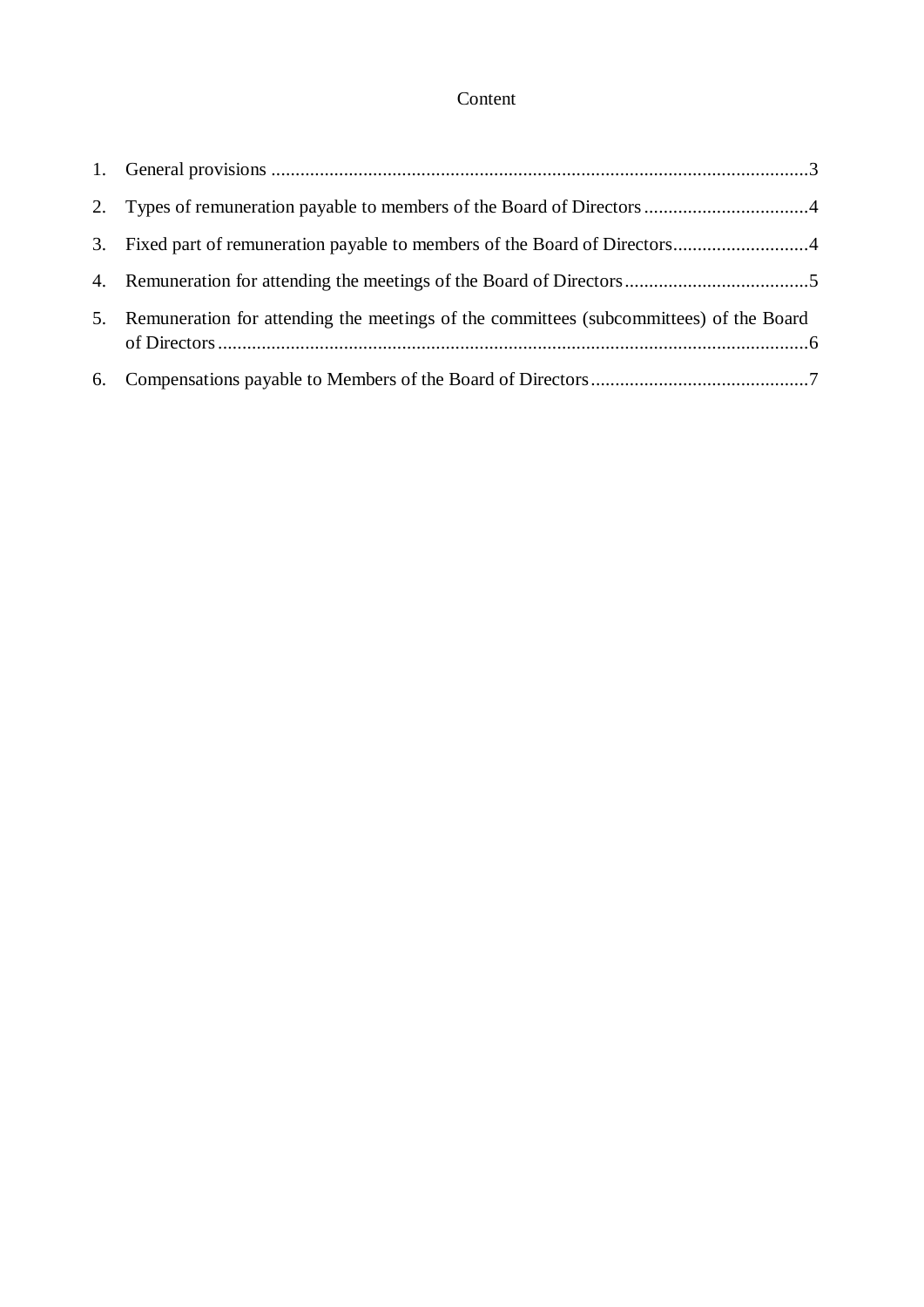### **1. GENERAL PROVISIONS**

1.1. These Regulations (hereinafter referred to as the "Regulations") have been developed in accordance with the Federal Law On Joint Stock Companies, the Charter of OAO NOVATEK (hereinafter referred to as the "Company"), the Regulations on the Company's Board of Directors, other applicable regulations.

1.2. The Regulations establish the amount and manner of paying remuneration and compensations to the members of the Company's Board of Directors.

1.3. The amounts of remuneration and compensation envisaged herein are specified exclusive of tax. The Company shall determine, withhold and pay taxes (within its competence) arising in connection with payment of remuneration and compensations to the members of the Board of Directors, and shall reimburse the commission charged by the bank for the funds transfer.

1.4. The period for calculation and payment of remuneration and compensation to members of the Board of Directors shall last from the date of adoption by the Annual General Meeting of Shareholders of a resolution on election of members of the Board of Directors through the date of the next Annual General Meeting of Shareholders convened to elect the new members of the Board of Directors (hereinafter referred to as the "Settlement Period").

1.5. A resolution on payment of remuneration and compensations to members of the Board of Directors shall be adopted at the same Annual General Meeting of Shareholders at which they are elected.

1.6. Following the election of new members of the Board of Directors, the Annual General Meeting of Shareholders may decide to pay additional remuneration to members of the Board of Directors whose term of office has expired. Recommendations on the amount of such additional remuneration shall be provided by the Compensation and Nomination Committee of the Company's Board of Directors.

1.7. Each member of the Board of Directors shall submit to the Company its bank account details for the transfer of remuneration, as well as other information required by the Company for the performance of tax agent functions, prior to the beginning of the remuneration payment period stipulated herein. Otherwise, the timelines established by these Regulations for paying remuneration and compensations shall be calculated from the date when a member of the Board of Directors provided the Company with the above information.

## **2. TYPES OF REMUNERATION PAYABLE TO MEMBERS OF THE BOARD OF DIRECTORS**

2.1. Remuneration payable to members of the Company's Board of Directors consists of the following types:

- fixed part of remuneration;

- remuneration for attending the Board of Directors meetings
- remuneration for attending the meetings of the committees (subcommittees) of the Board of Directors.

2.2. Chairman of the Board of Directors shall be paid a fixed remuneration for the performance of functions of Chairman of the Board of Directors in the amount of Twenty Million (20,000,000) roubles (hereinafter referred to as the "Remuneration to Chairman"). Remuneration shall be payable to Chairman in equal portions 4 times during the Settlement Period: not later than July 15, October 15, January 15 and April 15.

In case of early termination of powers of the Board of Directors' Chairman, Remuneration to Chairman shall be paid pro rata the actual term of office held by the Board of Directors Chairman.

#### **3. FIXED PART OF REMUNERATION PAYABLE TO MEMBERS OF THE BOARD OF DIRECTORS**

3.1. The fixed part of remuneration shall be payable to a Board member for performing its duties.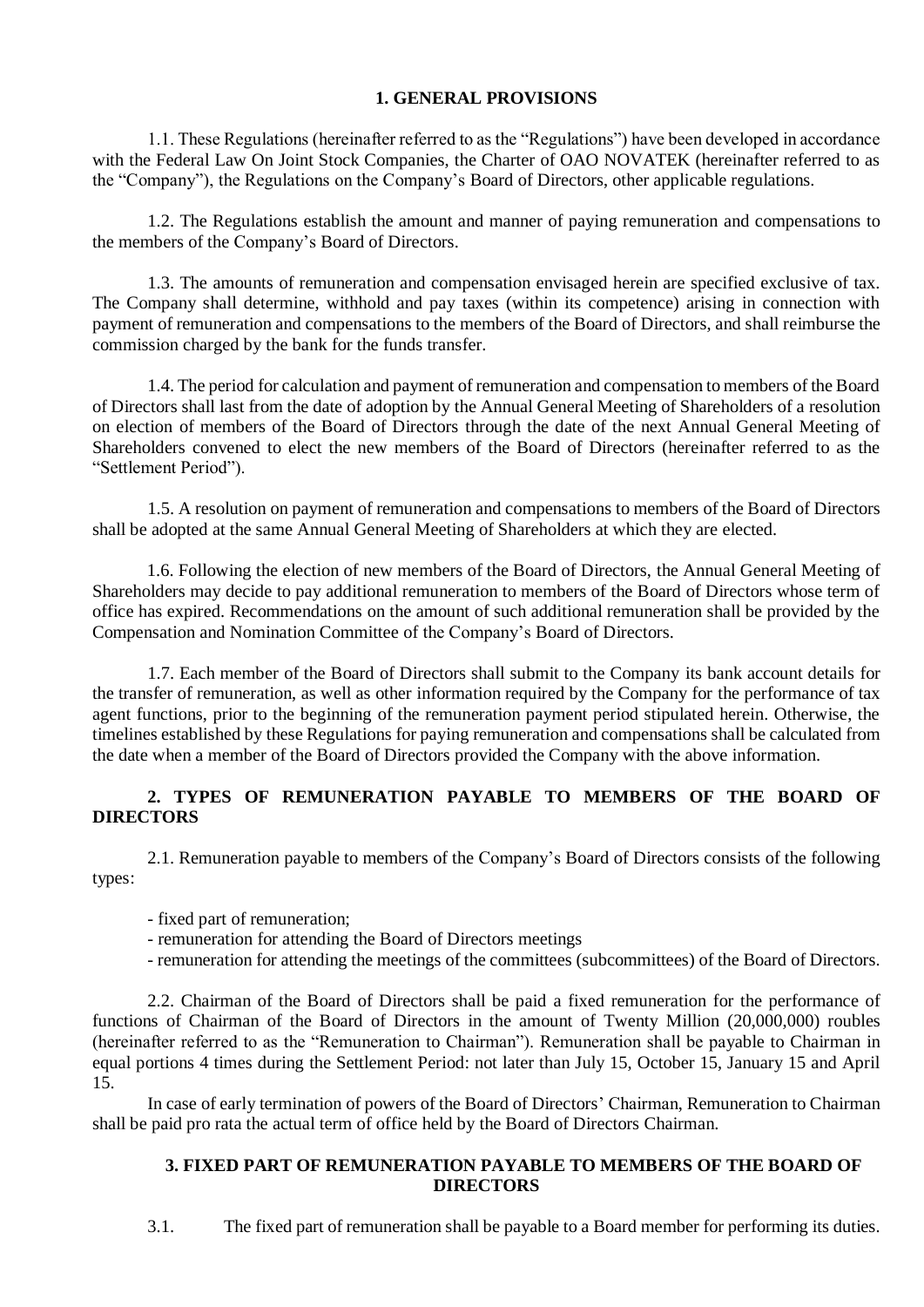3.2. The fixed part of remuneration to a Board member shall constitute 10 000 000 (ten million) roubles over the Settlement Period.

3.3. The fixed part of remuneration shall be payable in equal portions 4 times during the Settlement Period: not later than July 15, October 15, January 15 and April 15.

3.4. In the event of early termination of powers of the Board members and election of Board members at an extraordinary general meeting of shareholders the fixed part of remuneration shall be paid pro rata the actual term of office held by the Board member and be determined as a product of fixed part specified in clause 3.2. hereof and the ratio between the actual term of office and the Settlement Period duration equal to 365 (366) days.

3.5. In case the amount of fixed part of remuneration to the Board member whose powers have been early terminated appears to be less than the amount of remuneration paid to it earlier, then such excess amount shall not be subject to return.

3.6. The fixed part of remuneration shall not be payable to Chairman of the Board of Directors.

#### **4. REMUNERATION FOR ATTENDING THE MEETINGS OF THE BOARD OF DIRECTORS**

4.1. Members of the Board of Directors shall be paid remuneration for attending the meetings of the Board of Directors in the maximum amount of Three Million (3,000,000) roubles.

4.2. The amount of remuneration for attending the meeting payable to a member of the Board of Directors shall be determined by the formula:

 $RM = \frac{R}{M}$  $\frac{\text{N}}{\text{NM}} \times (\text{GM} + 0.75 \times \text{MWO}),$ where

RM - the amount of remuneration payable to a member of the Board of Directors for attending the meetings of the Board of Directors;

R - the maximum amount of remuneration established by Clause 4.1. of the Regulations;

GM - the number of meetings of the Board of Directors during the Settlement Period attended by a member of the Board of Directors in person, as well as meetings of the Board of Directors held in the form of absentee voting, in which a member of the Board of Directors participated;

MWO - the number of meetings of the Board of Directors during the Settlement Period held in the form of voting in person, in which a member of the Board of Directors participated by sending a written opinion;

NM - the total number of meetings of the Board of Directors held during the Settlement Period.

4.3. The calculation of remuneration for attending the meetings of the Board of Directors shall be based on a memorandum prepared by Corporate Secretary specifying the number and form of the meetings of the Board of Directors held during the Settlement Period, information regarding the meetings attendance by members of the Board of Directors.

4.4. The memorandum mentioned in Clause 4.3. hereof shall be submitted to the Company's Accounting and Reporting Department within 3 business days following the end of the Settlement Period.

4.5. Remuneration for attending the meetings of the Board of Directors shall be paid not later than 15 business days following the end of the Settlement Period.

4.6. Remuneration for attending the meetings of the Board of Directors shall not be paid to Chairman of the Board of Directors.

#### **5. REMUNERATION FOR ATTENDING THE MEETINGS OF THE COMMITTEES (SUBCOMMITTEES) OF THE BOARD OF DIRECTORS**

5.1. Members of the Board of Directors shall be paid remuneration for attending the meetings of the committees (subcommittees) of the Board of Directors in the maximum amount of Two Million (2,000,000) roubles.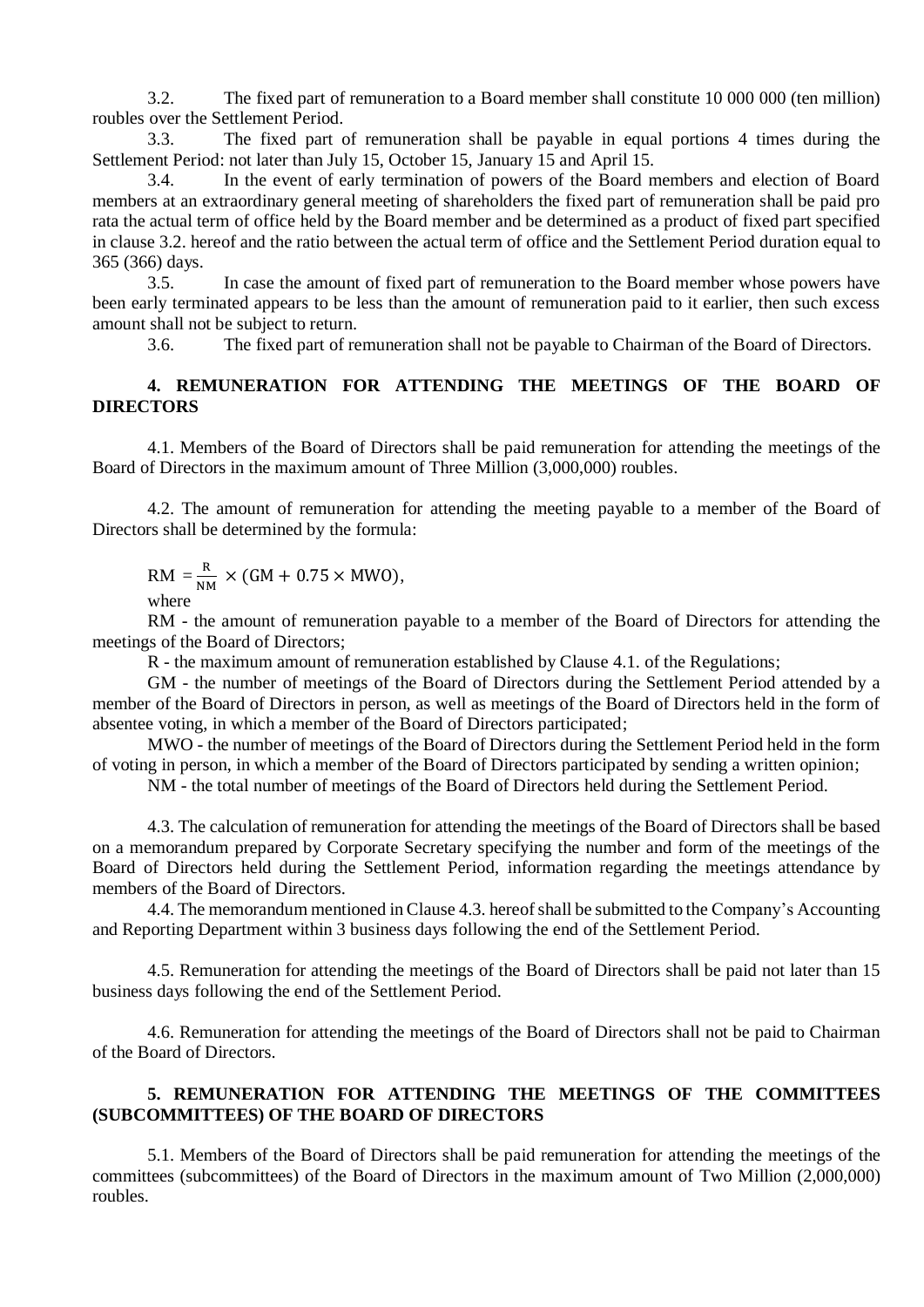5.2. The amount of remuneration for attending the meetings of the committees (subcommittees) payable to a member of the Board of Directors shall be determined by the formula:

$$
RMC = \frac{RC}{NMC} \times (GMC + 0.75 \times MCWO),
$$
  
where

RMC - the amount of remuneration of a member of the Board of Directors for attending the meetings of the committees (subcommittees) of the Board of Directors

RC - the maximum amount of remuneration established by Clause 5.1. of the Regulations

GMC - the number of meetings of the committees held in the form of voting in person during the Settlement Period attended by a member of the Board of Directors in person, as well as meetings of the committees (subcommittees) of the Board of Directors held in the form of absentee voting, in which a member of the Board of Directors participated

MCWO - the number of meetings of the committees (subcommittees) of the Board of Directors during the Settlement Period held in the form of voting in person, in which a member of the Board of Directors participated by sending a written opinion

NMC - the maximum number of meetings of the committees (subcommittees) of the Board of Directors attended by a member of the Board of Directors during the Settlement Period.

5.3. Calculation of remuneration for attending the meetings of the committees (subcommittees) of the Board of Directors shall be based on a memorandum prepared by the Corporate Secretary and specifying the number and form of meetings of the committees (subcommittees) of the Board of Directors, information on such meetings attendance by the members of the Board of Directors.

5.4. The memorandum mentioned in Clause 5.3 hereof shall be submitted to the Company's Accounting and Reporting Department within 3 business days following the end of the Settlement Period.

5.5. Remuneration for attending the meetings of the committees (subcommittees) of the Board of Directors shall be paid not later than 15 business days following the end of the Settlement Period.

5.6. Remuneration for attending the meetings of the committees (subcommittees) shall not be payable to Chairman of the Board of Directors.

#### **6. COMPENSATIONS PAYABLE TO MEMBERS OF THE BOARD OF DIRECTORS**

6.1. In view of attending the meetings of the Board of Directors, the meetings of the committees (subcommittees) of the Board of Directors, negotiations, meetings, presentations and other activities held by the Board of Directors (hereinafter referred to as the "Meeting"), each member of the Board of Directors shall be entitled to compensation of the following individual expenses:

6.1.1. Transportation to the place of the Meeting and back to the place of permanent residence or work (including an insurance policy for mandatory personal accident insurance for passengers in transport, payment for issuing travel documents, etc.) - in the amount of actual expenses confirmed by original travel documents, but not exceeding the cost of travelling by:

- air transport - business class tariff;

- railway transport - enhanced comfort car in business class (CB);

- sea and river transport - at the tariff established by the carrier, but not higher than the cost of travelling in a luxury cabin with comprehensive passenger service;

- road transport - a transfer from the airport located in the town where the Meeting shall be held, or the airport nearest to such a town (railway station, sea or river port) to the place where the Meeting shall be held.

6.1.2. Expenses for accommodation - in the amount of actual expenses confirmed by originals of the respective documents.

6.2. In order to reimburse the expenses incurred, a member of the Board of Directors shall submit to the Corporate Secretary a written application with attachment of original documents confirming such expenses.

6.3. Not later than 5 business days following the date of receiving the documents referred to in Clause 6.2. hereof, the Corporate Secretary shall submit to the Company's Accounting and Reporting Department a